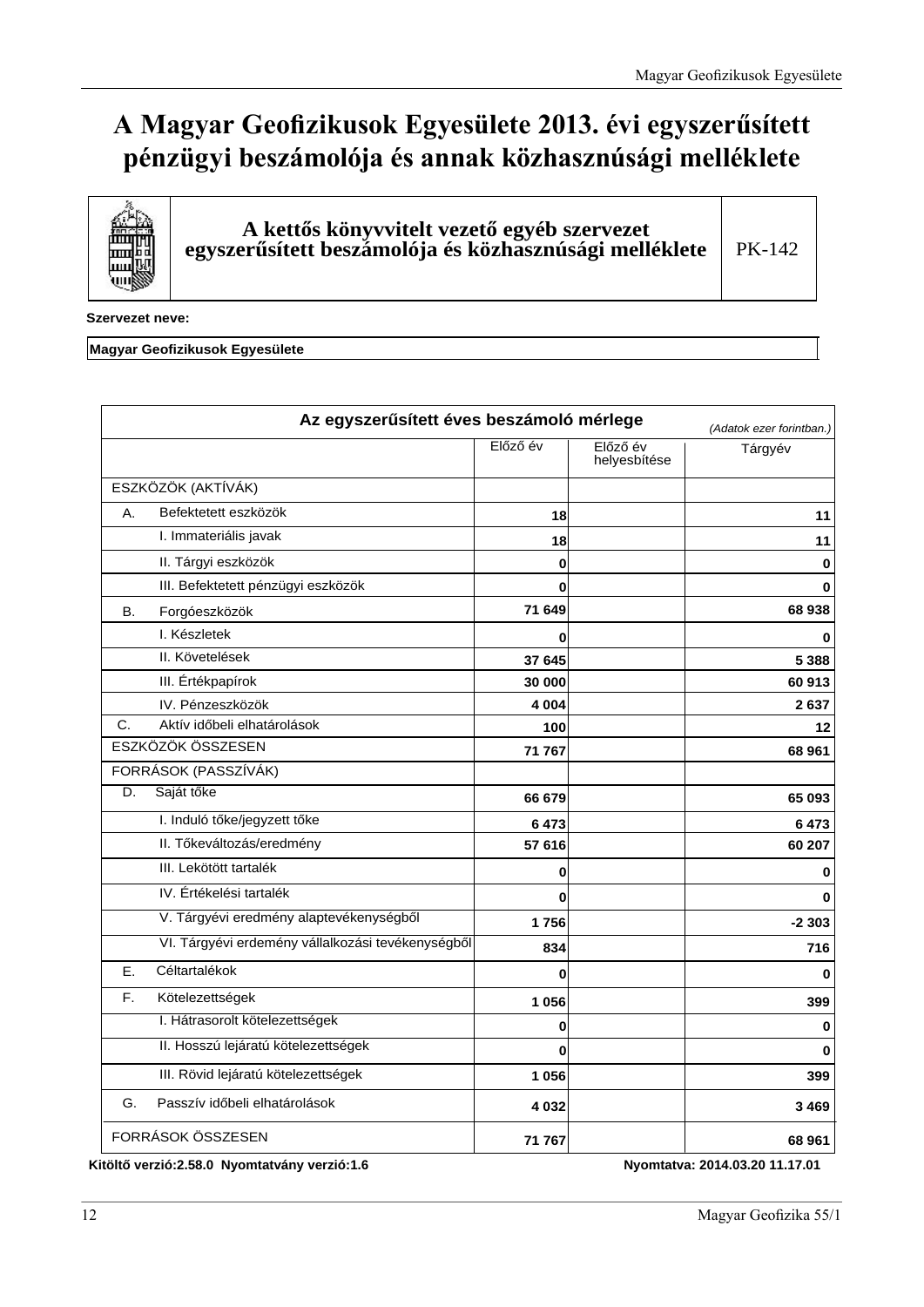儒

### ${\bf A}$  kettős könyvvitelt vezető egyéb szervezet egyszerűsített beszámolója és közhasznúsági melléklete

PK-142

### **Szervezet neve:**

### **Magyar Geofizikusok Egyesülete**

|                                             |          | Az egyszerűsített éves beszámoló eredmény-kimutatása |         |              |                          |         |          | (Adatok ezer forintban.) |              |
|---------------------------------------------|----------|------------------------------------------------------|---------|--------------|--------------------------|---------|----------|--------------------------|--------------|
|                                             |          | Alaptevékenység                                      |         |              | Vállalkozási tevékenység |         |          | Összesen                 |              |
|                                             | előző év | előző év<br>helyesbítése                             | tárgyév | előző év     | előző év<br>helyesbítése | tárgyév | előző év | előző év<br>helyesbítése | tárgyév      |
| 1. Értékesítés nettó árbevétele             | 2 5 4 4  |                                                      | 1 1 7 8 | 4500         |                          | 1800    | 7 0 4 4  |                          | 2978         |
| 2. Aktivált saját teljesítmények<br>értéke  | 0        |                                                      | O       | O            |                          | 0       | 0        |                          | O            |
| 3. Egyéb bevételek                          | 7 2 2 0  |                                                      | 6696    | O            |                          | 0       | 7 2 2 0  |                          | 6696         |
| - tagdíj, alapítótól kapott<br>befizetés    | 3957     |                                                      | 4 1 9 2 | O            |                          | 0       | 3957     |                          | 4 1 9 2      |
| - támogatások                               | 2932     |                                                      | 2424    | 0            |                          | 0       | 2932     |                          | 2 4 2 4      |
| - adományok                                 | 0        |                                                      | 80      | O            |                          | O       | 0        |                          | 80           |
| 4. Pénzügyi műveletek bevételei             | 3649     |                                                      | 2 3 5 8 | $\mathbf{0}$ |                          | O       | 3649     |                          | 2 3 5 8      |
| 5. Rendkívüli bevételek                     | 1457     |                                                      | O       | O            |                          | O       | 1457     |                          | $\mathbf{0}$ |
| ebből:                                      |          |                                                      |         |              |                          |         |          |                          |              |
| - alapítótól kapott befizetés               | 0        |                                                      | 0l      | O            |                          | 0       | 0        |                          | $\mathbf{0}$ |
| - támogatások                               | 0        |                                                      | O       | $\mathbf{0}$ |                          | 0       | 0        |                          | $\mathbf{0}$ |
| A. Összes bevétel (1+2+3+4+5)               | 14870    |                                                      | 10 232  | 4500         |                          | 1800    | 19 370   |                          | 12 032       |
| ebből: közhasznú tevékenység<br>bevételei   | 9764     |                                                      | 3492    | $\mathbf{0}$ |                          | O       | 9764     |                          | 3 4 9 2      |
| 6. Anyagjellegű ráfordítások                | 6 1 0 8  |                                                      | 5658    | 1850         |                          | 243     | 7958     |                          | 5901         |
| 7. Személyi jellegű ráfordítások            | 5654     |                                                      | 6058    | 1713         |                          | 698     | 7 3 6 7  |                          | 6756         |
| ebből: vezető tisztségviselők<br>juttatásai | 185      |                                                      | 59      | $\mathbf{0}$ |                          | O       | 185      |                          | 59           |
| 8. Értékcsökkenési leírás                   | 137      |                                                      | 8       | 41           |                          | 0       | 178      |                          | 8            |
| 9. Egyéb ráfordítások                       | 1 2 1 5  |                                                      | 617     | $\mathbf{0}$ |                          | 109     | 1 2 1 5  |                          | 726          |
| 10. Pénzügyi műveletek<br>ráfordításai      | O        |                                                      | 194     | O            |                          | 34      | 0        |                          | 228          |

**.LW|OWėYHU]Ly1\RPWDWYiQ\YHU]Ly 1\RPWDWYD**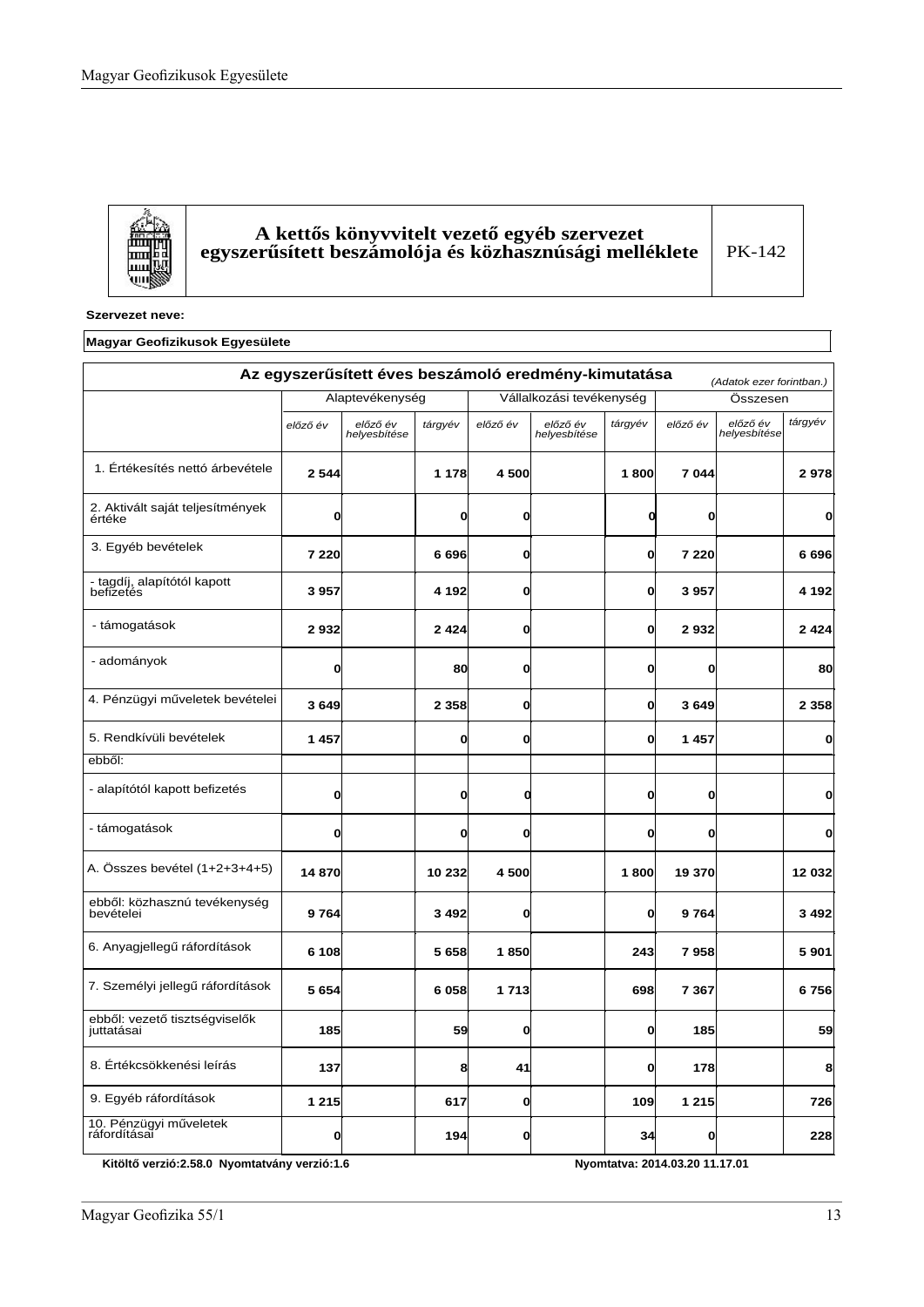

### ${\bf A}$  kettős könyvvitelt vezető egyéb szervezet egyszerűsített beszámolója és közhasznúsági melléklete

PK-142

**Szervezet neve:** 

### **Magyar Geofizikusok Egyesülete**

|                                                                                                                                                                    |                 | Az egyszerűsített éves beszámoló eredmény-kimutatása 2. |              |                        |                          |         |          | (Adatok ezer forintban.) |         |  |
|--------------------------------------------------------------------------------------------------------------------------------------------------------------------|-----------------|---------------------------------------------------------|--------------|------------------------|--------------------------|---------|----------|--------------------------|---------|--|
|                                                                                                                                                                    | Alaptevékenység |                                                         |              |                        | Vállalkozási tevékenység |         |          | Összesen                 |         |  |
|                                                                                                                                                                    | előző év        | előző év<br>helyesbítése                                | tárgyév      | előző év               | előző év<br>helyesbítése | tárgyév | előző év | előző év<br>helyesbítése | tárgyév |  |
| 11. Rendkívüli ráfordítások                                                                                                                                        |                 |                                                         |              | 0                      |                          | O       | Ol       |                          | 0       |  |
| B. Összes ráfordítás<br>$(6+7+8+9+10+11)$                                                                                                                          | 13 114          |                                                         | 12 535       | 3604                   |                          | 1 0 8 4 | 16 718   |                          | 13 619  |  |
| ebből: közhasznú tevékenység<br>ráfordításai                                                                                                                       | 13 114          |                                                         | 6633         | 0                      |                          | 0       | 13 114   |                          | 6633    |  |
| C. Adózás előtti eredmény (A-B)                                                                                                                                    | 1756            |                                                         | $-2303$      | 896                    |                          | 716     | 2652     |                          | $-1587$ |  |
| 12. Adófizetési kötelezettség                                                                                                                                      | 0               |                                                         | $\mathbf{0}$ | 62                     |                          | O       | 62       |                          | 0       |  |
| D. Adózott eredmény (C-12)                                                                                                                                         | 1756            |                                                         | $-2303$      | 834                    |                          | 716     | 2 5 9 0  |                          | $-1587$ |  |
| 13. Jóváhagyott osztalék                                                                                                                                           | 0               |                                                         | 0            | 0                      |                          | O       | O        |                          | 0       |  |
| E. Tárgyévi eredmény (D-13)                                                                                                                                        | 1756            |                                                         | $-2303$      | 834                    |                          | 716     | 2 5 9 0  |                          | $-1587$ |  |
| Tájékoztató adatok                                                                                                                                                 |                 |                                                         |              |                        |                          |         |          |                          |         |  |
| A. Központi költségvetési<br>támogatás                                                                                                                             | 0               |                                                         | $\mathbf{0}$ | 0                      |                          | 0       | O        |                          | 0       |  |
| B. Helyi önkormányzati<br>költségvetési támogatás                                                                                                                  | ŋ               |                                                         | $\mathbf{0}$ | 0                      |                          | O       | O        |                          | O       |  |
| C. Az Európai Unió strukturális<br>alapjaiból, illetve a Kohéziós<br>Alapból nyújtott támogatás                                                                    | n               |                                                         | $\mathbf{0}$ | 0                      |                          | O       | O        |                          | 0       |  |
| D. Normatív támogatás                                                                                                                                              | 200             |                                                         | 0            | 0                      |                          | 0       | 200      |                          | 0       |  |
| E. A személyi jövedelamadó<br>meghatározott részének adózó<br>rendelkezése szerinti<br>felhasználásáról szóló 1996. évi<br>CXXVI.törvény alapján kiutalt<br>összeg | 264             |                                                         | 270          | 0                      |                          | 0       | 264      |                          | 270     |  |
| F. Közszolgáltatási bevétel                                                                                                                                        | 7923            |                                                         | 0            | 0                      |                          | 0       | 7923     |                          | 0       |  |
| Az adatok könyvvizsgálattal alá vannak támasztva.                                                                                                                  |                 |                                                         |              | Könyvvizsgálói záradék |                          | Igen    |          | 风<br>Nem                 |         |  |

Kitöltő verzió:2.58.0 Nyomtatvány verzió:1.6 **biztaneta a magyar a magyar kitebre 1.1.1.2.**01 Nyomtatva: 2014.03.20 11.17.01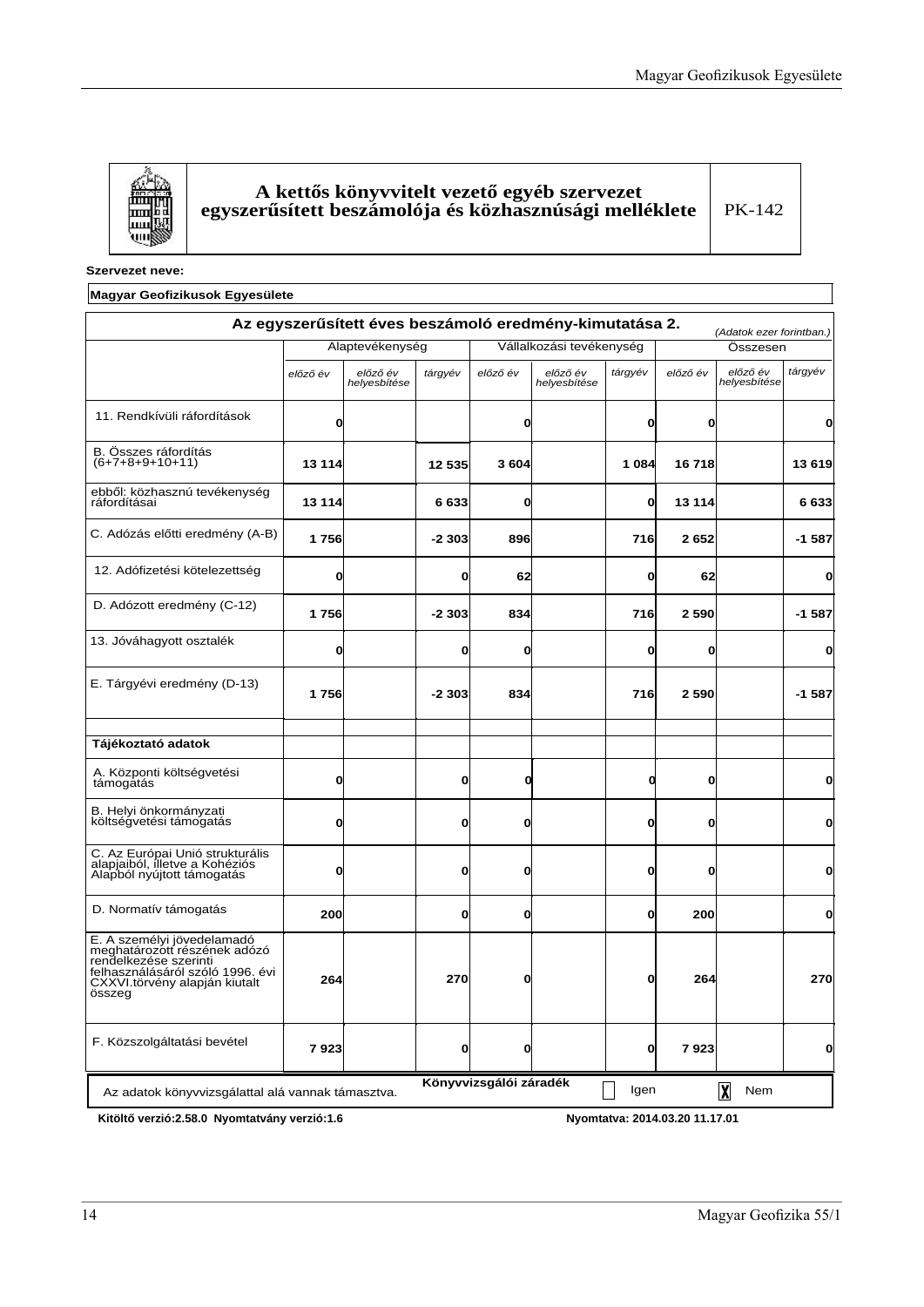

### ${\bf A}$  kettős könyvvitelt vezető egyéb szervezet egyszerűsített beszámolója és közhasznúsági melléklete

#### **Szervezet neve:**

### **Magyar Geofizikusok Egyesülete**

|     | 4. Közhasznú tevékenység érdekében felhasznált vagyon kimutatása                   |                   |      | (Adatok ezer forintban.)                           |  |  |
|-----|------------------------------------------------------------------------------------|-------------------|------|----------------------------------------------------|--|--|
| 4.1 | Felhasznált vagyonelem megnevezése                                                 | Vagyonelem értéke |      | Felhasználás célja                                 |  |  |
|     | <b>Bankszámla</b>                                                                  |                   | 849  | Magyar Geofizika szakmai lap előállítási költségei |  |  |
| 4.2 | Felhasznált vagyonelem megnevezése                                                 | Vagyonelem értéke |      | Felhasználás célja                                 |  |  |
|     | <b>Bankszámla</b>                                                                  |                   | 738  | Tudományos rendezvények szervezési költségei       |  |  |
| 4.3 | Felhasznált vagyonelem megnevezése                                                 | Vagyonelem értéke |      | Felhasználás célja                                 |  |  |
|     | Közhasznú tevékenység érdekében<br>felhasznált vagyon kimutatása<br>(összesen)     |                   | 1587 |                                                    |  |  |
|     | Közhasznú tevékenység érdekében<br>felhasznált vagyon kimutatása<br>(mindösszesen) |                   | 1587 |                                                    |  |  |
|     | 5. Cél szerinti jutattások kimutatása                                              |                   |      |                                                    |  |  |
| 5.1 | Cél szerinti juttatás megnevezése                                                  | Előző év          |      | Tárgyév                                            |  |  |
|     | Magyar Geof. Alapítvány támogatása                                                 |                   | 654  | 514                                                |  |  |
| 5.2 | Cél szerinti juttatás megnevezése                                                  | Előző év          |      | Tárgy év                                           |  |  |
| 5.3 | Cél szerinti jutattás megnevezése                                                  | Előző év          |      | Tárgy év                                           |  |  |
|     | Cél szerinti juttatások kimutatása<br>(összesen)                                   |                   | 654  | 514                                                |  |  |
|     | Cél szerinti juttatások kimutatása<br>(mindösszesen)                               |                   | 654  | 514                                                |  |  |

#### 6. Vezető tisztségviselőknek nyújtott juttatás

|     | 6.1 Tisztség                                             | $El$ őző év $(1)$ | Tárgyév (2)  |
|-----|----------------------------------------------------------|-------------------|--------------|
|     | elnök                                                    | 65                | 19           |
| 6.2 | Tisztség                                                 | $E$ lőző év $(1)$ | Tárgy év (2) |
|     | általános titkárl                                        | <b>120</b>        | 40           |
| А.  | Vezető tisztségviselőknek nyújtott<br>juttatás összesen: | <b>185</b>        | 59           |
|     |                                                          |                   |              |

Kitöltő verzió:2.58.0 Nyomtatvány verzió:1.6 **bizterinden alapítat alamazzat alapítat** 1014.03.2011.17.01